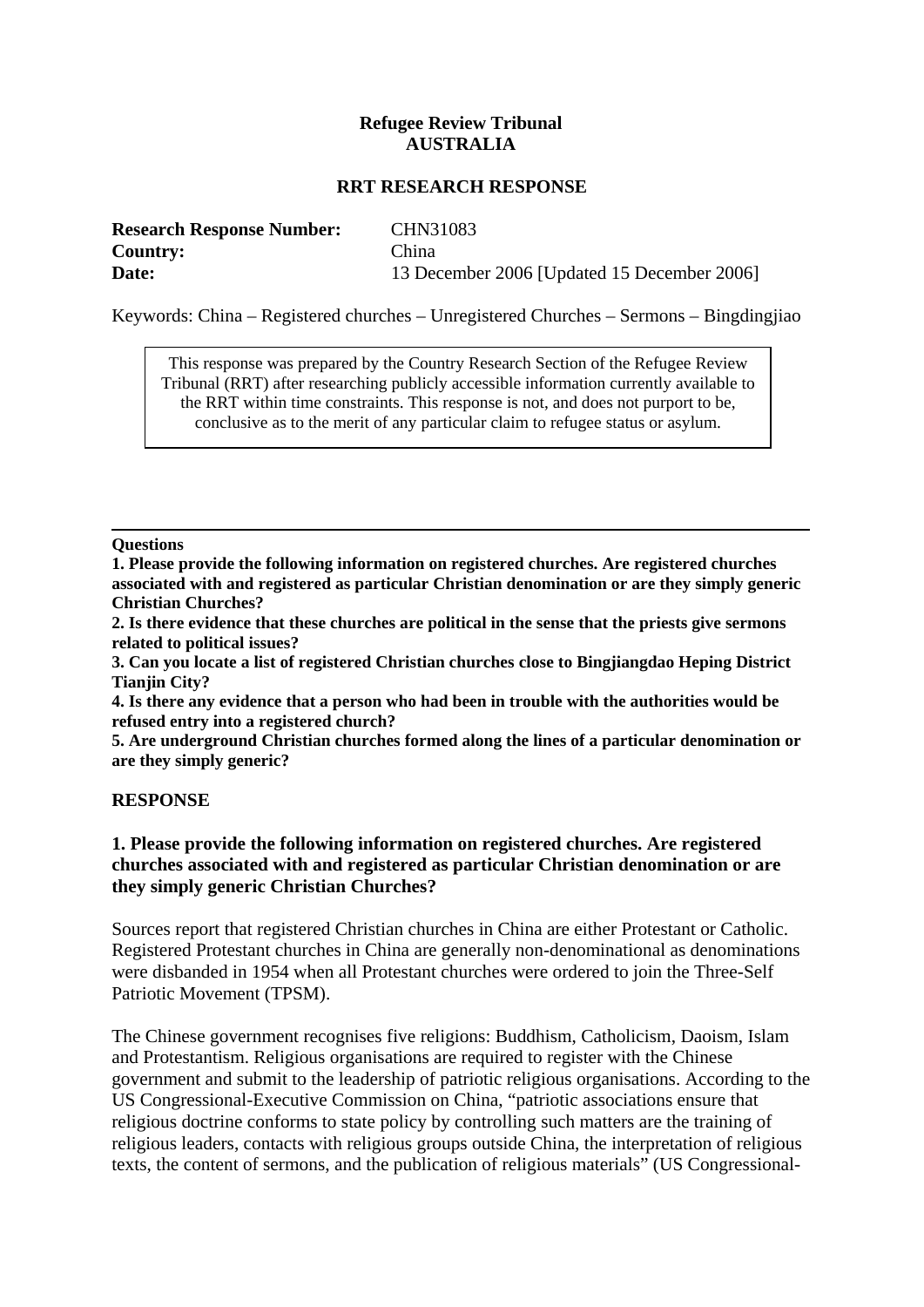Executive Commission on China 2006, *Annual Report 2006*, 20 September, pp.7 & 79 – Attachment 1).

The TPSM leads the registered Protestant Church in China while the Catholic Patriotic Association leads the registered Catholic Church in China (US Department of State 2006, *International Religious Freedom Report 2006 – China*, 15 September, Section 1 – Attachment 2).

Protestant denominations in China were officially disbanded in 1954 when all Protestant churches were ordered to join the TSPM (Crowell, Todd 1994, 'The Great Awakening: China's Religious Revival', *Asiaweek*, 17 August – Attachment 3).

According to the US Department of State, some Protestant groups have registered without affiliating with the TPSM and some registered Protestant churches have informally aligned themselves with Protestant denominations:

Some groups disagree with the TPSM/CCC [Chinese Christian Council] teachings that all Protestant beliefs are compatible and that differences between Protestant denominations are irrelevant. In a few regions, Protestant groups have registered without affiliating with the TPSM/CCC. These exceptions include the Local Assemblies Protestant churches in Zhejiang Province, where no significant TPSM/CCC community exists, and the (Korean) Chaoyang Church in Jilin Province, both of which operate openly without affiliating with the TPSM/CCC. Additionally, the (Russian) Orthodox Church has been able to operate without affiliating with a government organizations in a few parts of the country. In other regions, officially "post-denominational" Protestant churches informally aligned themselves with Protestant denominations. Some pastors in official churches said that denominational affiliation was an important way of drawing parishioners (US Department of State 2006, *International Religious Freedom Report 2006 – China*, 15 September, Section II – Attachment 2).

#### **2. Is there evidence that these churches are political in the sense that the priests give sermons related to political issues?**

No evidence of priests, pastors or religious leaders of registered churches giving sermons or preaching on political issues was found amongst the sources consulted.

Tony Lambert, an expert on Christian groups in China and author of *China's Christian Millions* (2006), was contacted in regard to this matter on 12 December 2006 (RRT Country Research 2006, Email to Tony Lambert 'Request for assistance from Refugee Review Tribunal, Sydney Australia (RRT ref: CHN31083)', 12 December – Attachment 4).

Tony Lambert replied on 15 December 2006. The information is as follows:

In answer to question one my experience since the churches began to open in Spring 1979 (and I have visited churches in 28 of 31 provinces over the last 27 years) is that in the overwhelming majority of cases church pastors/priests preach Bible-based sermons, usually at least 45 minutes long (sometimes longer!) Very occasionally there is a slight political reference usually at the beginning of the sermon ('thanks to the policy of religious freedom etc etc) and then the preacher proceeds to give a spiritual sermon. In other words occasional lip-service is paid to the government but in practice the sermons are Christian (often more so than in some churches in the West!) I have never heard a political message in a church, and in the present situation the government knows the 'official' churches would rapidly empty of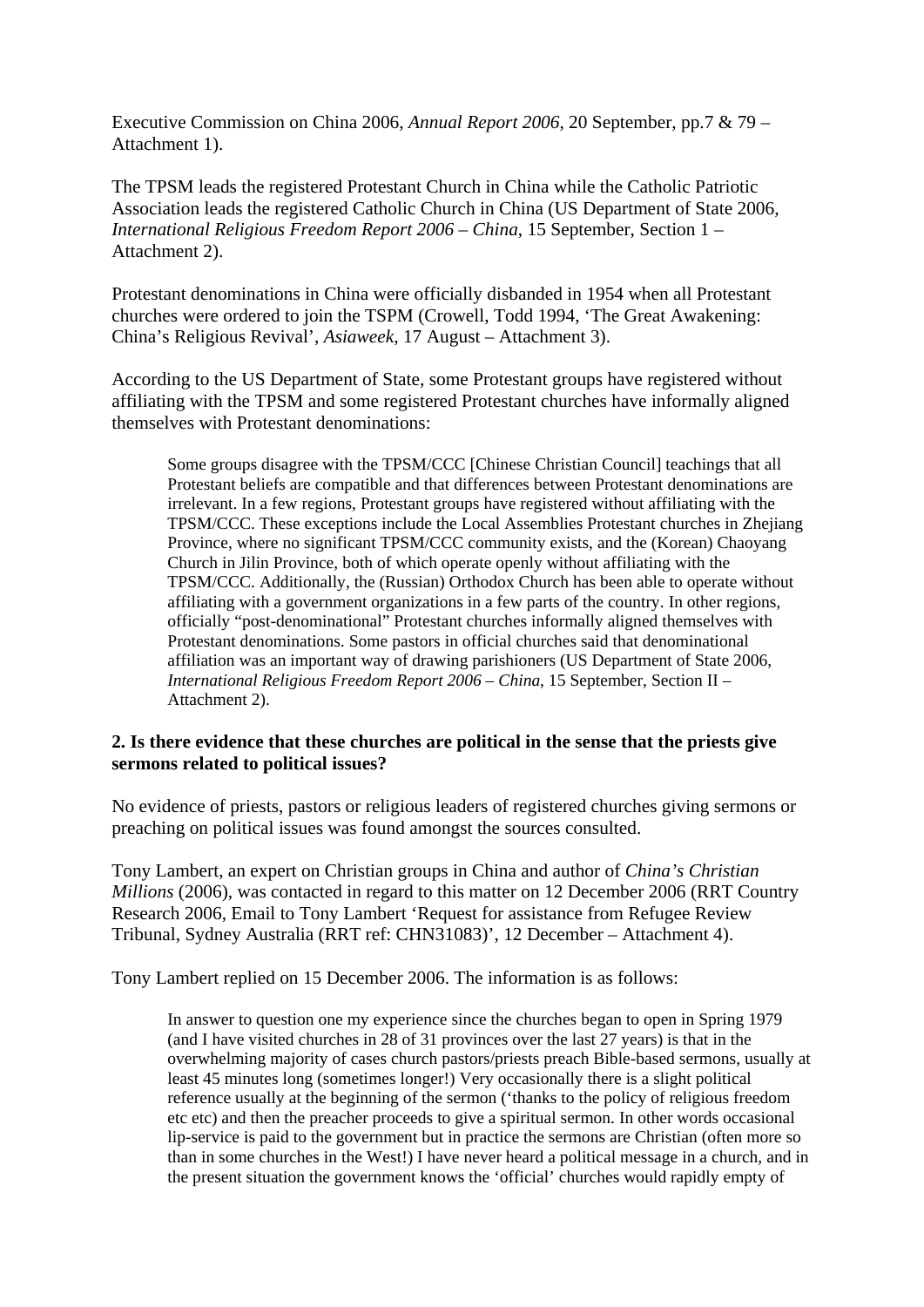worshippers (Lambert, Tony 2006, Email 'Request for assistance from Refugee Review Tribunal, Sydney Australia (RRT ref: CHN31083)', 15 December – Attachment 5).

#### **Sermons**

According to the US Congressional-Executive Commission on China, patriotic associations control the content of sermons. According to the International Coalition for Religious Freedom, the Chinese government "monitors sermons and teachings of religious organizations to ensure that they do not preach against government policy." According to Freedom House, "Sermons must stick to approved topics under penalty of arrest" (Freedom House 2002, *Report Analyzing Seven Secret Chinese Government Documents*, 11 February – Attachment 6; International Coalition for Religious Freedom 2004, *Religious Freedom in China*, 10 May – Attachment 7; and US Congressional-Executive Commission on China 2006, *Annual Report 2006*, 20 September, p.79 – Attachment 1).

## **Theological Construction**

While no evidence of priests, pastors or religious leaders of registered churches giving sermons or preaching on political issues was found, the Chinese government policy of theological construction may see sermons influenced by socialism and therefore more political than religious in nature.

A 1998 policy known as the Theological Construction Campaign aims to make Christianity compatible with socialism. The US Congressional- Executive Commission reports that theological construction continues to be imposed on registered seminaries. According to former TPSM leader Bishop Ding (also known as Ting), and reported by the US Congressional-Executive Commission on China, theological construction will "weaken those aspects within Christian faith that do not conform with the socialist society." *The Christian Science Monitor* reports that theological construction "can be summed up by what are known as the 'Four Againsts': the Bible is not the revealed World, Jesus was not born of a virgin, the resurrection is a myth, and there is no 'second coming.'" For more information on the theology of theological construction please see Attachment 8. *Compass Direct* quotes a former TPSM leader who was dismissed because of his strong stand for the gospel says "Theological construction is liberal theology combined with politics and pushed by the government. Ding has adapted the terminology of the Communist Party and introduced it into the church. He uses religious terms to express Marxist ideology. The campaign must be seen in the context of the Party's obsession with ideological conformity" (Davenport, Paul 2000, 'Making Theology Compatible With Socialism', *Worthy News*, source: *Compass Direct*, 17 November <http://www.worthynews.com/news-features/compass-china-socialism.html>– Accessed 12 December 2006 – Attachment 8; Davenport, Paul 2001, 'China's "Theological Construction" Campaign Intensifies', *Compass Direct*, 17 July, World Evangelical Alliance website [http://www.worldevangelicalalliance.com/textonly/3persec\\_china\\_17jul01.html](http://www.worldevangelicalalliance.com/textonly/3persec_china_17jul01.html) – Accessed 12 December 2006 – Attachment 9; Marquand, Robert 2003, 'In China, pews are packed', *The Christian Science Monitor*, 24 December <http://www.csmonitor.com/2003/1224/p01s03-wosc.html>– Accessed 12 December 2006 –

Attachment 10; and US Congressional-Executive Commission on China 2006, *Annual Report 2006*, 20 September, p.93 – Attachment 1).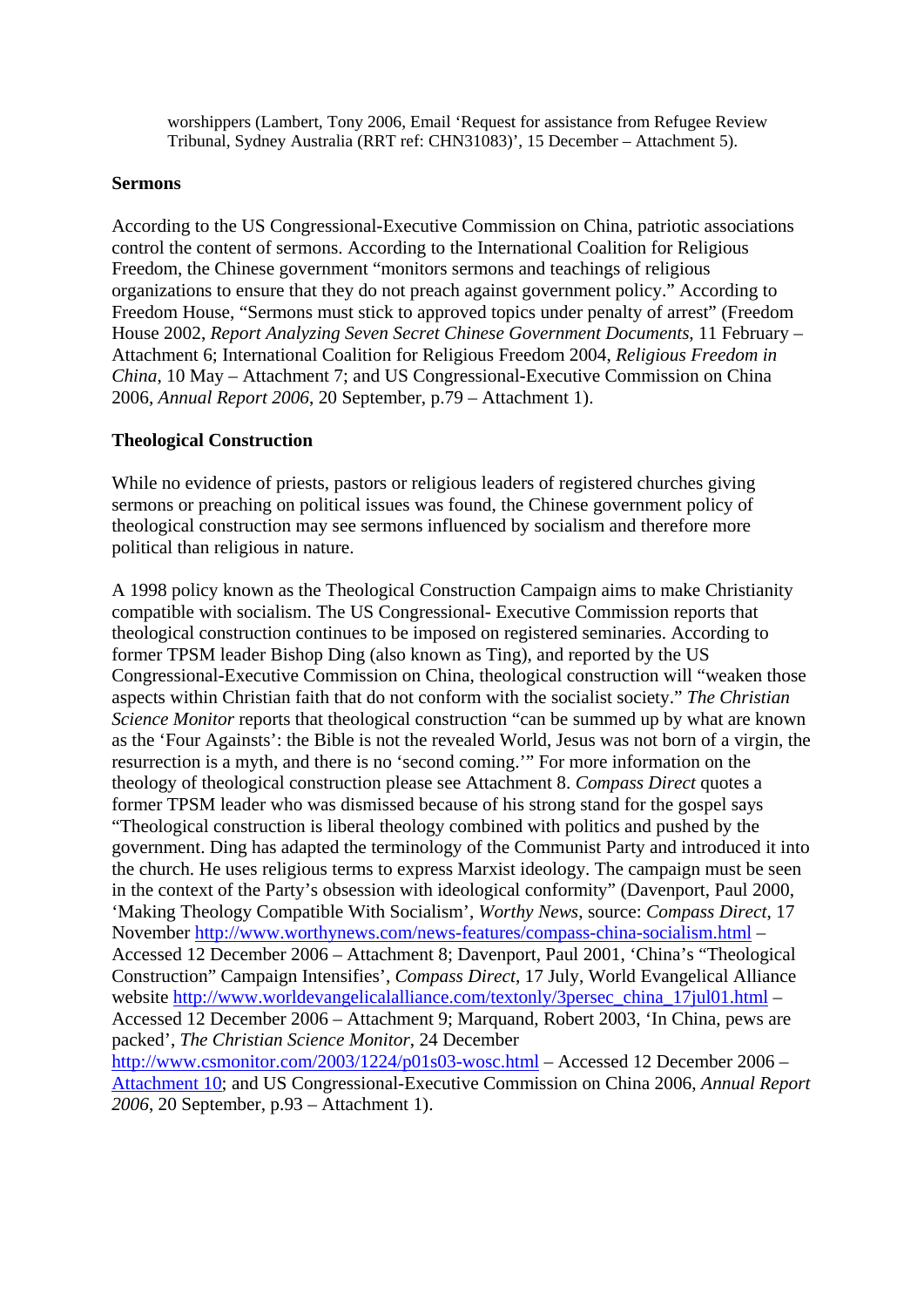## **Correspondence**

China Ministries International was contacted in regard to this matter on 12 December 2006. No reply has been received to date. Any reply received will be forwarded to the Member (RRT Country Research 2006, Email to China Ministries International 'Request for assistance from Refugee Review Tribunal, Sydney Australia (RRT ref: CHN31083)', 12 December – Attachment 11).

# **3. Can you locate a list of registered Christian churches close to Bingjiangdao Heping District Tianjin City?**

Bingjiangdao is a street or road in Heping District, Tianjin City. Sources report that Xikai Church and Wesley Church are located on Bingjiangdao.

The China Culture website provides the following information on the Xikai Church:

The Xikai Church, also called the French Church, is a famous Catholic church in Tianjin City. It is located at the area of Old Xikai out of Yuanqiangzi River, Dushan Road, Bingjiang Street in Heping District, Tianjin City.

The existing buildings, constructed by French Catholicism, include the catholic chief church built in 1914 and the cathedral built in 1917. The whole church follows the European style, adopting French Romanesque architecture technique. The church takes up an area of 1,585 square meters, and is 45 meters high. It has a long cross-shaped layout. There are three tall towers standing at the apexes of a triangle, at the front and the back of the church. The pedestals of the towers are built by laying yellow and red bricks, with emerald cyrtostyle spires at the top. There are semicircular arched windows below the eaves. There are three corridors inside with luxury colored frescoes on the inner wall.

The Xikai Church is the largest church in Tianjin, and it can accommodate many adherents. Now it is still the local center of Catholic activities ('Xikai Church' 2003, China Culture website [http://www.chinaculture.org/gb/en\\_aboutchina/2003-09/24/content\\_25584.htm](http://www.chinaculture.org/gb/en_aboutchina/2003-09/24/content_25584.htm) – Accessed 12 December 2006 – Attachment 12).

The Discover Tianjin website lists Wesley Church on the corner of Bin Jiang Rd and He Bei as a significant historic building in Tianjin ('List of 160 Significant Historic Buildings in Tianjin – 1' 2000, Discover Tianjin website

<http://www.wayabroad.com/tianjin/text/text45.htm> – Accessed 12 December 2006 – Attachment 13).

## **4. Is there any evidence that a person who had been in trouble with the authorities would be refused entry into a registered church?**

No evidence that a person who had been in trouble with the authorities would be refused entry into a registered church was found amongst the sources consulted.

Tony Lambert, an expert on Christian groups in China and author of China's Christian Millions (2006), was contacted in regard to this matter on 12 December 2006 (RRT Country Research 2006, Email to Tony Lambert 'Request for assistance from Refugee Review Tribunal, Sydney Australia (RRT ref: CHN31083)', 12 December – Attachment 4).

Tony Lambert replied on 15 December 2006. The information is as follows: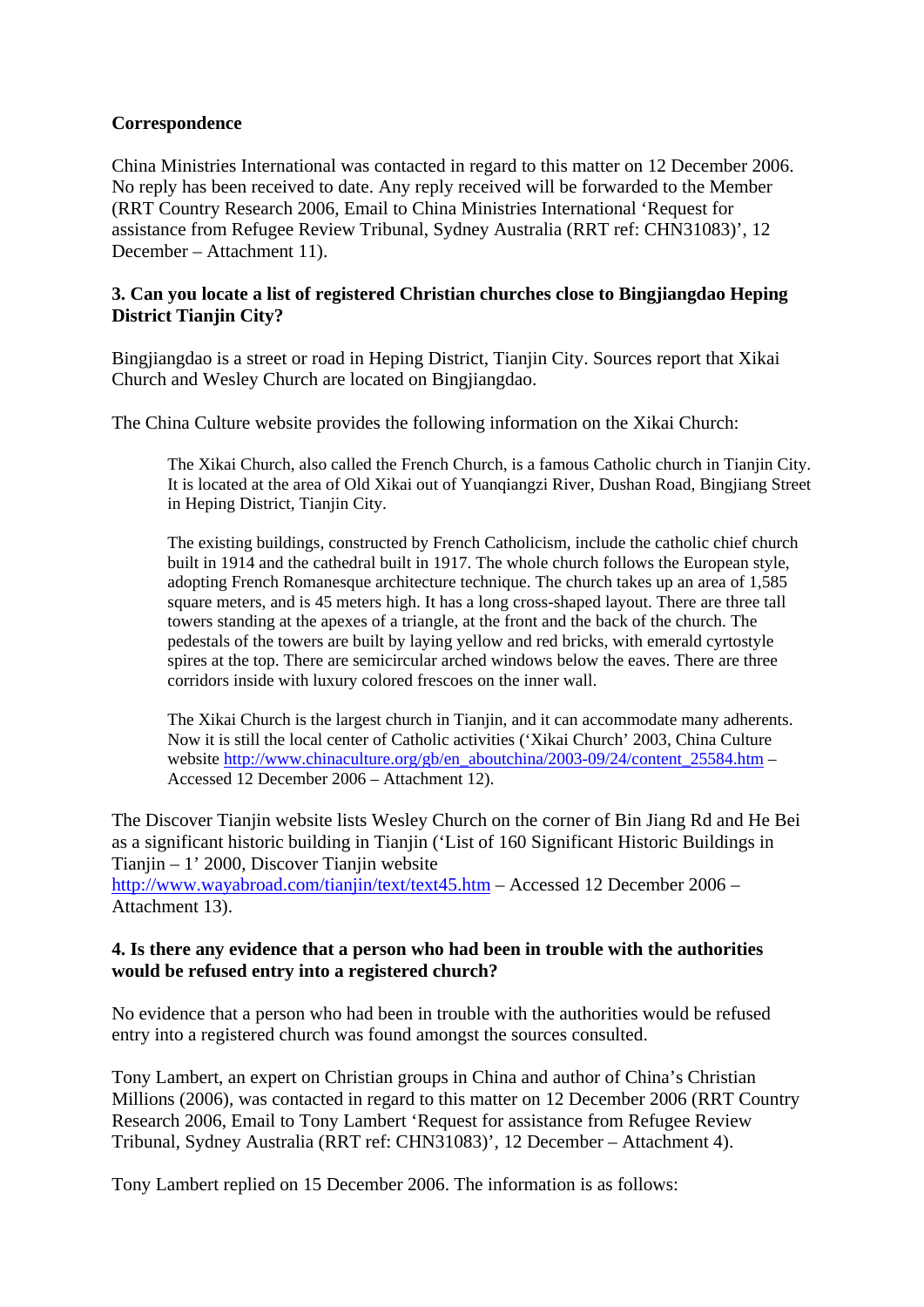I find this question a little odd. If the person in question were an unregistered HOUSE-church believer, the government might well intervene and arrest/caution him/her for distributing foreign Christian literature as 'subversive, anti-China etc etc', and ban them going to an unregistered and therefore technically illegal house-church. However, as the government wants all Christians to attend the State-registered (Three Self) 'open' churches where it can keep an eye on them it is unlikely they would ban a Christian from attending a registered State church or meeting-point (Lambert, Tony 2006, Email 'Request for assistance from Refugee Review Tribunal, Sydney Australia (RRT ref: CHN31083)', 15 December – Attachment 5).

China Ministries International was contacted in regard to this matter on 12 December 2006. No reply has been received to date. Any reply received will be forwarded to the Member (RRT Country Research 2006, Email to China Ministries International 'Request for assistance from Refugee Review Tribunal, Sydney Australia (RRT ref: CHN31083)', 12 December – Attachment 11).

## **5. Are underground Christian churches formed along the lines of a particular denomination or are they simply generic?**

According to Tears of the Oppressed, a Christian human rights organisation, unregistered Christians in China can be loosely classified under the following categories:

- 'Underground' or unregistered Protestant Christians (of various denominations known to the West, e.g. Baptist, as well as denominations unique to China, and some claiming no particular denomination.)
- 'Underground' or unregistered Catholic Christians, who allegiance is to the Vatican, rather than the Communist Party (Tears of the Oppressed 2004, *Brief: Christians in China – For the Department of Foreign Affairs and Trade Eighth Australia-China Human Rights Dialogue*, October, p.2 – Attachment 14).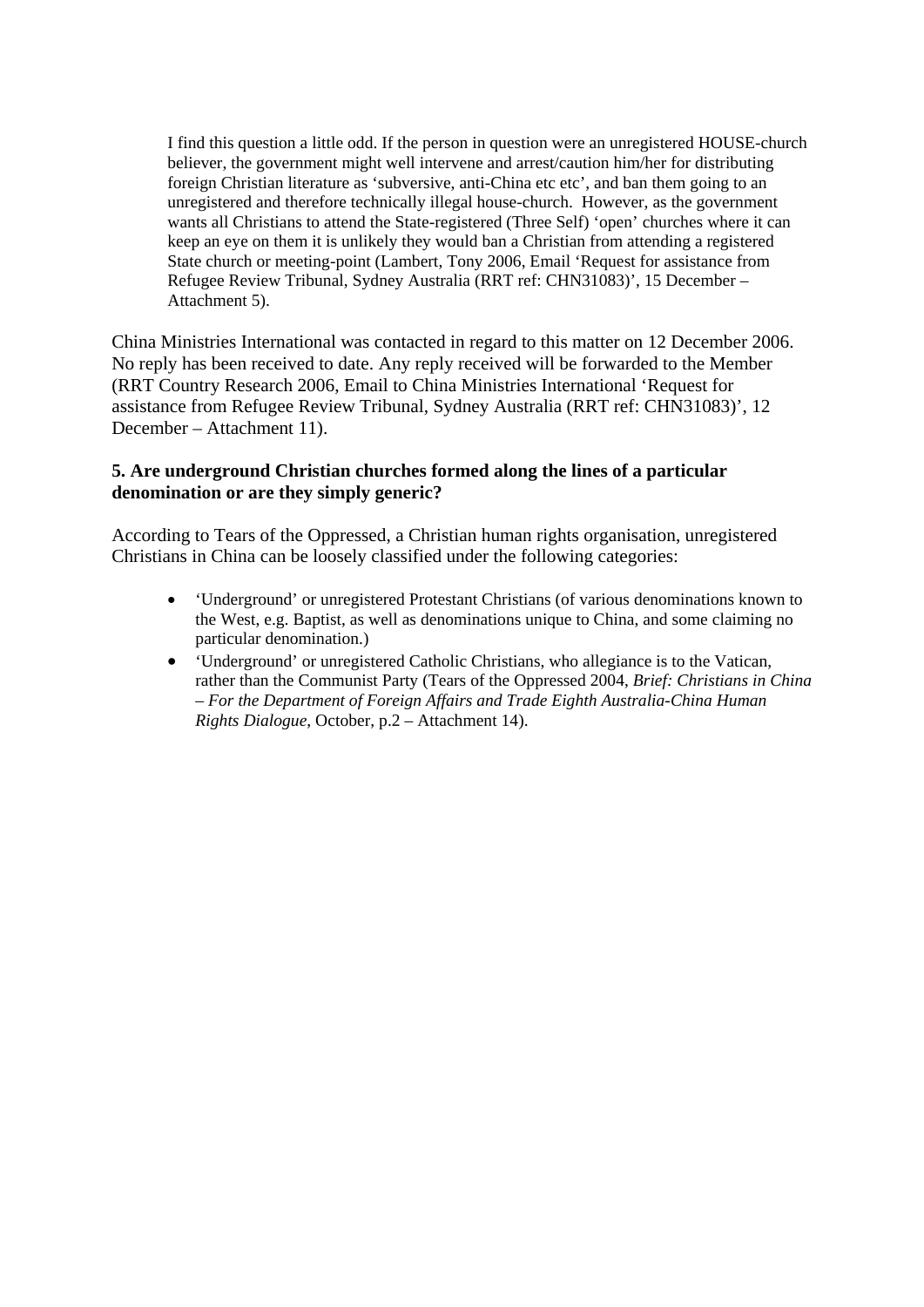# **List of Sources Consulted**

Internet Sources**: Government Information & Reports**  Immigration and Refugee Board of Canada [http://www.irb-cisr.gc.ca/cgi](http://www.irb-cisr.gc.ca/cgi-bin/foliocgi.exe/refinfo_e)[bin/foliocgi.exe/refinfo\\_e](http://www.irb-cisr.gc.ca/cgi-bin/foliocgi.exe/refinfo_e) UK Home Office<http://www.homeoffice.gov.uk/> US Congressional-Executive Commission on China<http://www.cecc.gov/> US Department of State<http://www.state.gov/> **United Nations (UN)**  UNHCR <http://www.unhcr.ch/cgi-bin/texis/vtx/home> **Non-Government Organisations**  Amnesty International <http://www.amnesty.org/> Human Rights Watch <http://www.hrw.org/> **International News & Politics**  *The Christian Science Monitor* <http://www.csmonitor.com/> *Compass Direct* <http://www.compassdirect.org/> World Evangelical Alliance<http://www.worldevangelicalalliance.com/> *Worthy News* <http://www.worthynews.com/> **Topic Specific Links**  China Culture <http://www.chinaculture.org/> Discover Tianjin<http://www.wayabroad.com/> **Search Engines**  Google<http://www.google.com.au/>

Databases**:** 

FACTIVA (news database)

BACIS (DIMA Country Information database)

REFINFO (IRBDC (Canada) Country Information database)

ISYS (RRT Country Research database, including Amnesty International, Human Rights Watch, US Department of State Reports)

RRT Library Catalogue